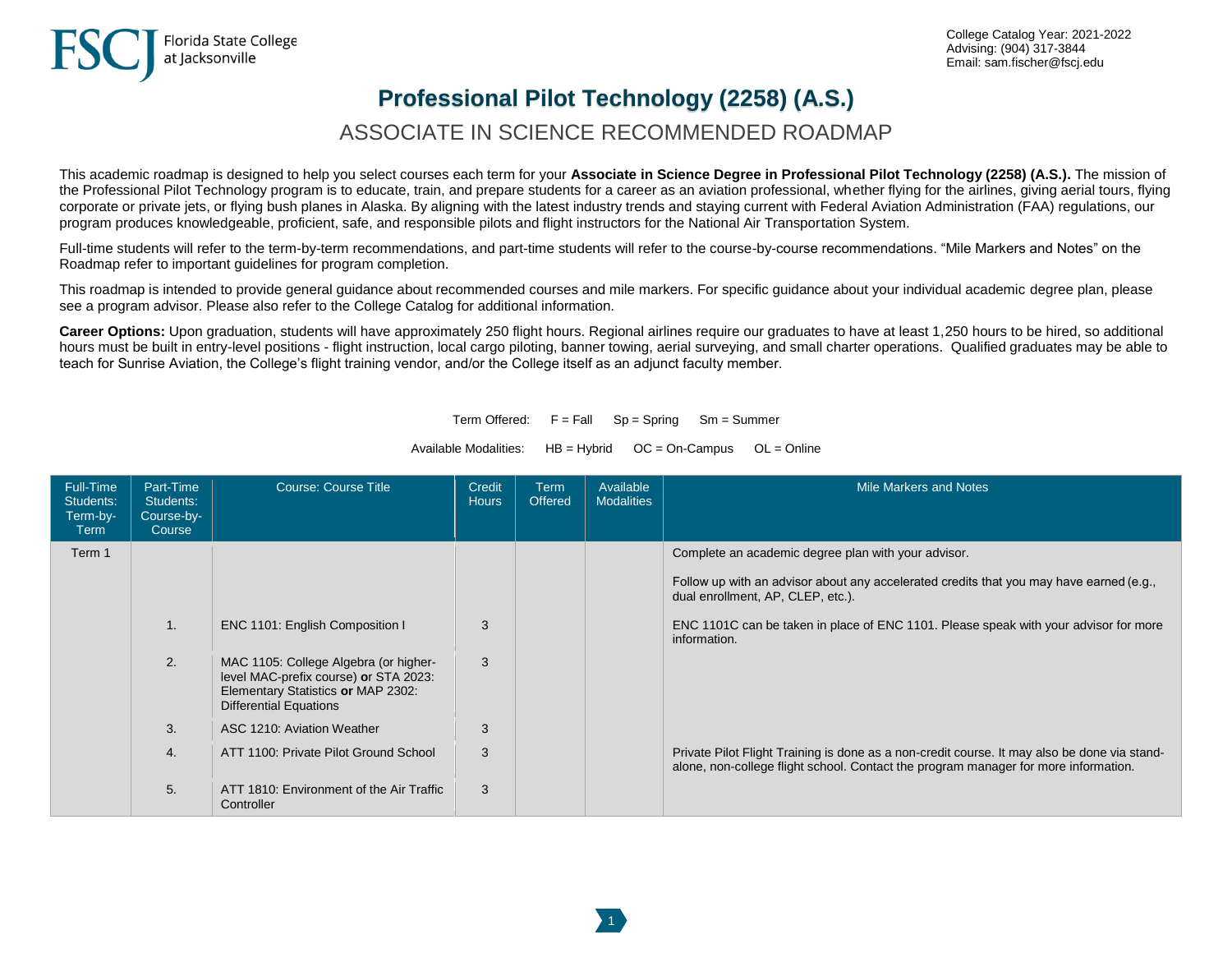| Term 2            | 6.  | Choose 1 General Education<br>Communications Category C (SPC<br>prefix)                                 | 3                       |  | See the options for the General Education Requirements in the current College Catalog. |
|-------------------|-----|---------------------------------------------------------------------------------------------------------|-------------------------|--|----------------------------------------------------------------------------------------|
|                   | 7.  | ASC 1310: Aviation Regulations and<br>Legal Issues                                                      | 3                       |  |                                                                                        |
|                   | 8.  | ASC 1610: Aircraft Engines, Structures<br>and Systems                                                   | 3                       |  |                                                                                        |
|                   | 9.  | ATF 1601C: Instrument Pilot Simulator                                                                   | $\overline{1}$          |  |                                                                                        |
|                   | 10. | ATF 2305: Instrument Flight                                                                             | $\overline{\mathbf{c}}$ |  |                                                                                        |
|                   | 11. | ATT 1120: Instrument Rating Ground<br>School                                                            | 3                       |  |                                                                                        |
| Term <sub>3</sub> | 12. | Choose 1 General Education Social and<br><b>Behavioral Sciences</b>                                     | 3                       |  | See the options for the General Education Requirements in the current College Catalog. |
|                   | 13. | ASC 2870: Aviation Safety                                                                               | 3                       |  |                                                                                        |
|                   | 14. | ATF 2201: Commercial Flight I                                                                           | $\overline{2}$          |  |                                                                                        |
|                   | 15. | ATF 2202: Commercial Flight II                                                                          | $\overline{2}$          |  |                                                                                        |
|                   | 16. | ATF 2620C: Commercial Pilot Simulator                                                                   | 2                       |  |                                                                                        |
|                   | 17. | ATT 1110: Commercial Pilot Ground<br>School                                                             | 3                       |  |                                                                                        |
| Term 4            | 18. | ATF 2203: Commercial Flight III                                                                         | 2                       |  |                                                                                        |
|                   | 19. | ATF 2400: Multi-engine Flight                                                                           | 2                       |  |                                                                                        |
|                   | 20. | ATT 2640: Advanced Aircraft Operations                                                                  | 3                       |  |                                                                                        |
|                   | 21. | Choose 1 General Education<br>Humanities Course (recommend PHI<br>2603: Introduction to Applied Ethics) | 3                       |  |                                                                                        |
|                   | 22. | Choose 1 Professional Elective Course                                                                   | 3                       |  | See the list of professional elective options below.                                   |
| Term 5            | 23. | Choose 2 Professional Elective Courses                                                                  | 6                       |  | See the list of professional elective options below.                                   |
|                   |     |                                                                                                         |                         |  | Apply for graduation by the required date.                                             |
|                   |     |                                                                                                         |                         |  | Congratulations, Graduate! Celebrate your success at Commencement!                     |
|                   |     | <b>Total Program Credit Hours =</b>                                                                     | 64                      |  |                                                                                        |

## **Important for You to Know:**

• This academic roadmap does not include developmental education courses in reading, writing, and/or mathematics that you may be required to take. In addition, it does not include MAT 1033: Intermediate Algebra, which, for many students, is a prerequisite course for MAC 1105. Please consult with an advisor for individual assistance.